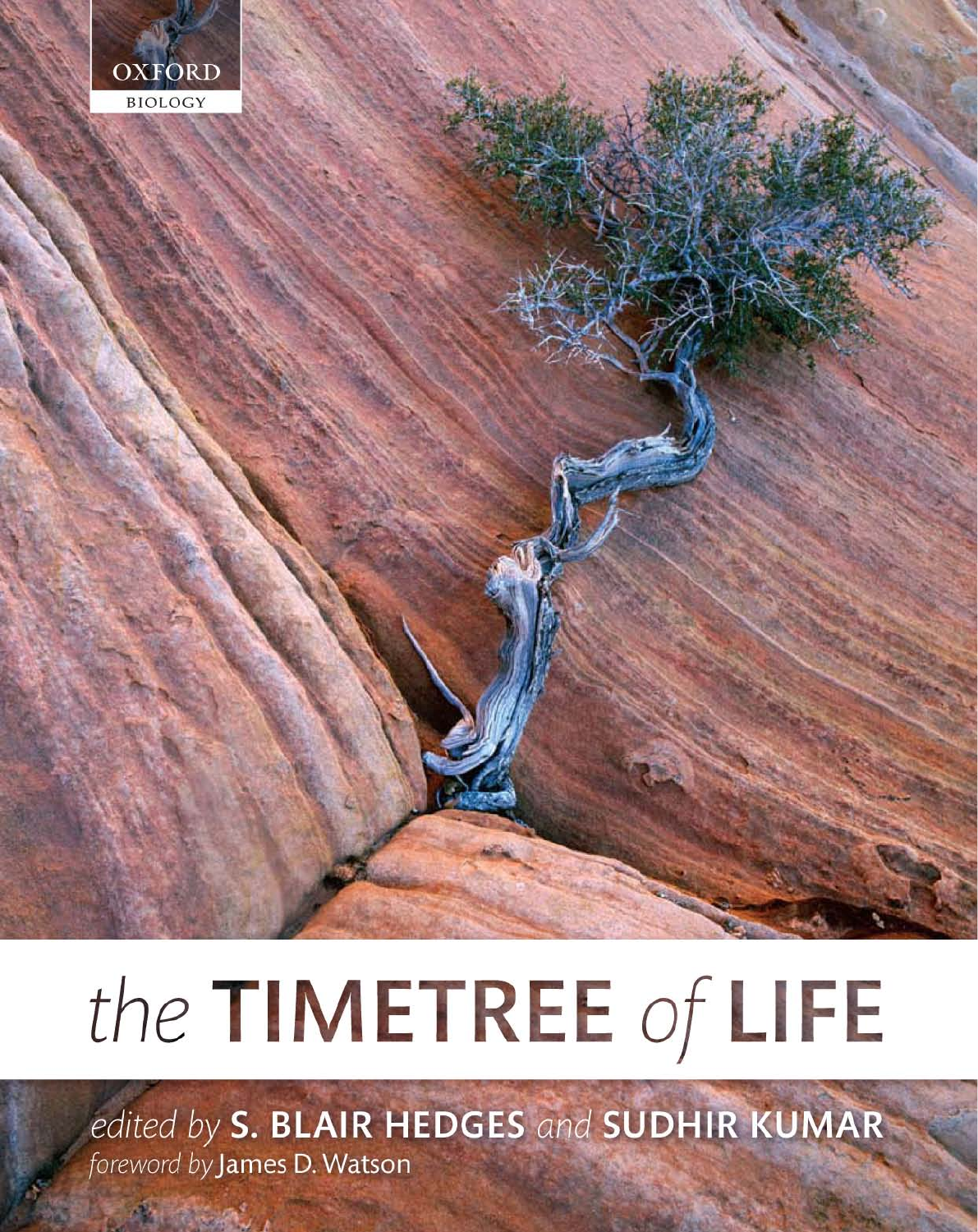## Flowering plants (Magnoliophyta)

#### *Susana Magallón*

Departamento de Botánica, Instituto de Biología, Universidad Nacional Autónoma de México, 3er Circuito de Ciudad Universitaria, Del. Coyoacán, México D.F. 04510, Mexico (s.magallon@ibiologia. unam.mx)

### Abstract

Flowering plants (Magnoliophyta; angiosperms) are the predominant plants in modern terrestrial ecosystems. They include 270,000 known species distributed in eight major lineages. Amborellales, Nymphaeales, and Austrobaileyales are the earliest branches. A clade that includes Chloranthales and magnoliids, and another joining monocots, Ceratophyllales and eudicots form the core angiosperms. The molecular timetree places the origin of angiosperms at the onset of the middle Jurassic (175 million years ago, Ma) and its initial diversification during the middle Jurassic (167–159 Ma). Core angiosperms originated in the late Jurassic (150 Ma) and differentiated into five lineages by the latest Jurassic (148–146 Ma).

Flowering plants (Magnoliophyta, angiosperms) are among the most successful organisms in the history of life. Not only do they encompass an exceptionally vast morphological and phylogenetic diversity, but also they are the major determinants of ecological function and biotic composition in modern terrestrial ecosystems (Fig. 1). Angiosperms constitute a monophyletic group very well supported by molecular data and by a large number of unique traits. These traits include, for example, apical meristems with a two-layered tunica-corpus construction, circular bordered pits lacking margo and torus, and paracytic stomata. Angiosperms share numerous unique reproductive attributes, including the aggregation of pollen- and ovule-producing organs into structurally and functionally integrated units, that is, flowers, a bithecal and tetrasporangiate anther, a carpel enclosing the ovules, two integuments surrounding each ovule, a double fertilization process that results in embryo and endosperm, and several whole genome duplications. Concerted efforts among the international botanical community have led to the recognition of the major clades within angiosperms and to an understanding of their relationships at all phylogenetic levels. Although a few families and genera remain to be phylogenetically placed, and particular regions of the angiosperm tree have for a long-time defied resolution, a solid understanding of the phylogenetic affinity of the majority of living angiosperms and of relationships among clades has been achieved. This phylogenetic knowledge has been translated into a classification that reflects current understanding of angiosperm evolutionary relationships (1). In this classification, major clades within the angiosperms are treated as orders, and informally named supraordinal clades are also recognized (*1, 2*).

Angiosperms include approximately 270,000 known species distributed in 457 families (*2*), but the real number of species may exceed 400,000 (*3*). Angiosperms are distributed in eight major lineages. Amborellales, Nymphaeales, and Austrobaileyales are the three earliest branches, which encompass only a minute proportion of their standing species richness  $\left($  <0.1%). The great majority of living angiosperms belong to a clade referred to as core angiosperms or Mesangiospermae (*4*), which includes Chloranthales, magnoliids, monocotyledons,



Fig. 1 A tulip poplar (*Liriodendron tulipifera*). Credit: S. Magallón.

S. Magallón. Flowering plants (Magnoliophyta). Pp. 161-165 in *The Timetree of Life*, S. B. Hedges and S. Kumar, Eds. (Oxford University Press, 2009).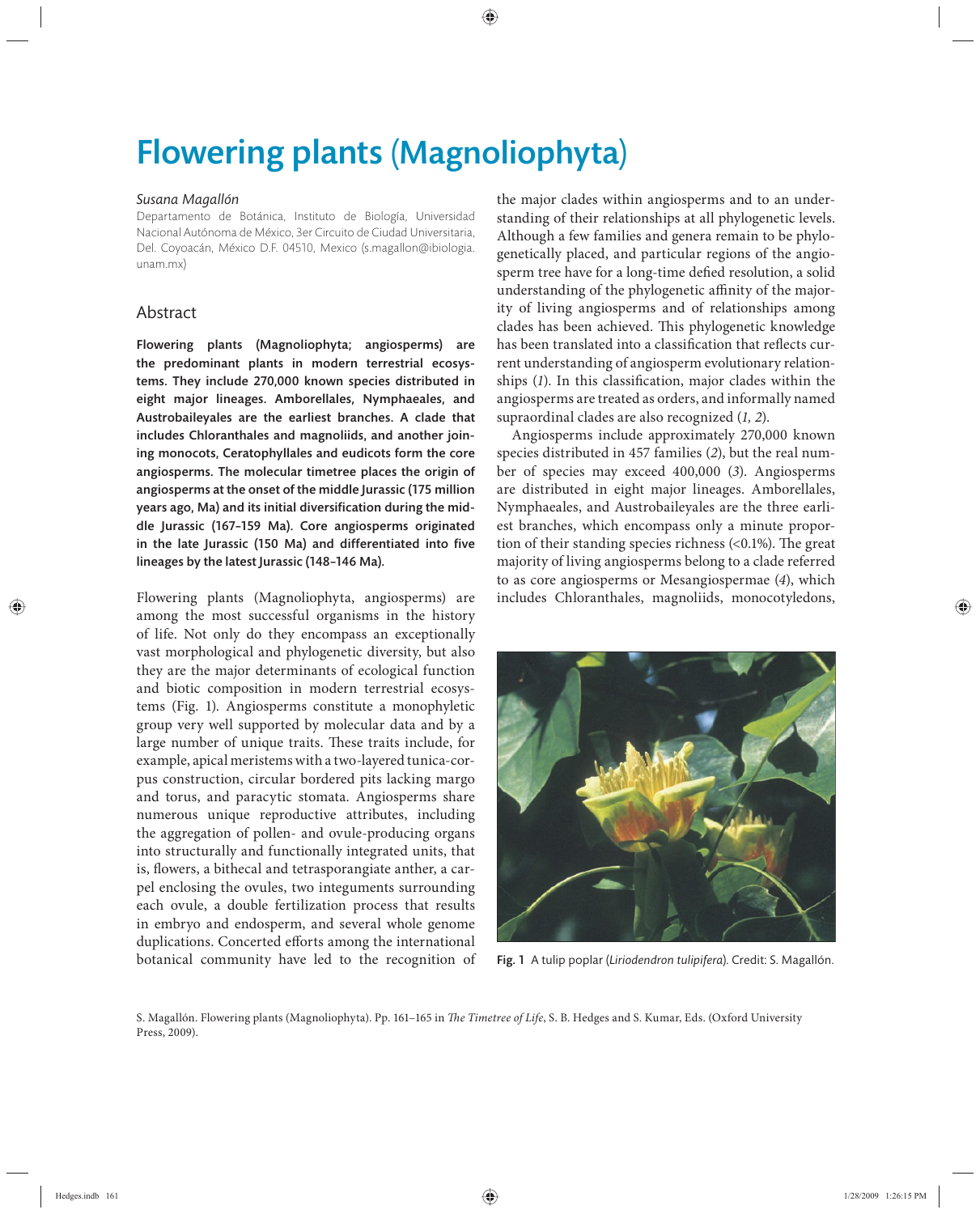

Fig. 2 A timetree of flowering plants. Divergence times are shown in Table 1. Abbreviations: K (Cretaceous) and Ng (Neogene).

Ceratophyllales, and eudicots, and are characterized by conduplicate carpels, an eight-nucleate embryo sac, and triploid endosperm (*2*). Chloranthales (one family, 75 species) are characterized by leaves with a distinctive kind of marginal teeth and small monosymmetric unisexual flowers with one apical anatropous ovule per carpel (*2*). Ceratophyllales (one family, six species) are aquatic herbs lacking roots, vessels, stomata, and endosperm (*2*). Magnoliids (19 families, 10,000 species) have entire leaf margins, hypostase, nucellar cap, and raphal bundles at the chalaza (*2*). Monocotyledons (monocots; 93 families, 62,000 species) have many distinctive characters including a single cotyledon, parallel-veined leaves not differentiated into petiole and lamina, scattered vascular bundles in stems, adventitious root system, and sympodial growth (2, 5). Eudicots (or tricolpates; 336 families, 198,000 species) are distinguished by a single but unequivocal morphological shared-derived character, the presence of tricolpate pollen grains (pollen with three longitudinal apertures) or derived from this condition (*2, 6*). Magnoliids, monocots, and eudicots comprise 3.1%, 22.8%, and 74.0% of living angiosperm species richness, respectively.

Eudicots encompass a vast phylogenetic, morphological, and ecological diversity. The deepest split within eudicots separates Ranunculales (seven families, 4450 species) from a lineage that includes the core eudicot clade (321 families, 191,000 species) that contains over 90% of eudicot species richness. A distinctive five-parted floral structural organization with a bipartite perianth consisting of a calyx and corolla is common among core eudicots (pentamerous eudicots); however, this floral structure does not characterize core eudicots as a whole, and it is not clear if it evolved once or several times within the clade. Core eudicots are distributed in nine major lineages: Gunnerales (two families, 52 species); Berberidopsidales (two families, four species); Vitales (one family, 850 species); Dilleniales (one family, 300 species); Santalales (eight families, 2300 species); Saxifragales (16 families, 2400 species); Caryophyllales (33 families, 11,400 species); rosids (147 families, 80,000 species); and asterids (111 families, 95,000 species). Within rosids, species diversity is concentrated in two clades: the fabids (78 families, 51,000 species) and the malvids (39 families, 16,500 species). Asterids include four major clades: Cornales (seven families, 600 species), Ericales (25 families, 11,800 species), lamiids (39 families, 48,000 species), and campanulids (38 families, 34,000 species). Here, I review the phylogenetic relationships and divergence times of the eight major lineages of angiosperms.

Current understanding of angiosperm phylogeny has been reviewed in several recent works (*5–7*). A number of studies based on different molecular data, taxon sampling, and methodological approaches congruently identified Amborellales, Nymphaeales, and Austrobaileyales as the earliest divergent lineages within angiosperms (8-10). The identification of these three lineages as the most ancient among living angiosperms was corroborated in numerous subsequent studies (*11–16*), but questions remained regarding the composition of the earliest branch. According to some studies, the earliest branch consists only of Amborellales (*8–10, 13–16*), but in others, it includes Amborellales and Nymphaeales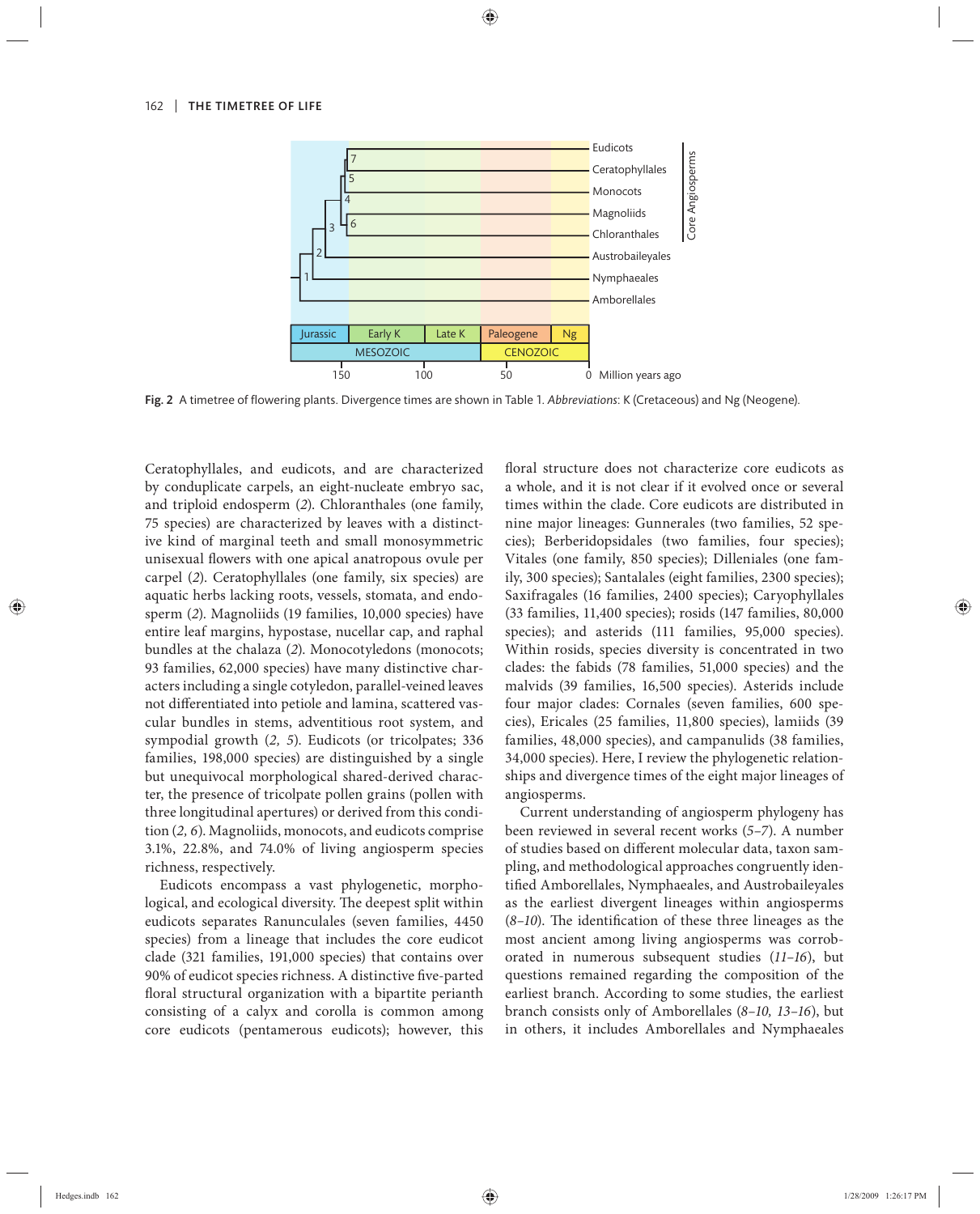| <b>Timetree</b> |             | <b>Estimates</b> |         |           |             |             |         |
|-----------------|-------------|------------------|---------|-----------|-------------|-------------|---------|
| Node            | <b>Time</b> | Ref. (23)        |         | Ref. (28) |             | Ref. (30)   |         |
|                 |             | <b>Time</b>      | CI      | Time      | CI          | <b>Time</b> | CI      |
|                 | 174.9       | 169.7            | 170-169 | 170       | 182-158     | 185.1       | 185-184 |
| $\overline{2}$  | 167.3       | 163.4            | 164-163 | 164       | $175 - 153$ | 174.6       | 175-174 |
| 3               | 159.5       | 154.8            | 155-154 | 158       | 169-147     | 165.6       | 166-165 |
| $\overline{4}$  | 150.1       | 143.9            | 144-143 | 153.7     | 164-143     | 152.7       | 157-148 |
| 5               | 147.8       | 143.1            | 143-143 | 147.7     | 156-139     | 152.7       | 157-148 |
| 6               | 146.6       | 140.4            | 141-140 | 149.3     | 159-140     | 150.1       | 156-144 |
| 7               | 146.3       | 141.4            | 141-141 | 149.7     | 159-140     | 147.9       | 156-140 |

Table 1. Divergence times (Ma) and confidence/credibility intervals among flowering plants.

Note: Node times in the timetree represent the mean of time estimates from different studies. Estimates from ref. (23) are the mean ages and confidence intervals of three different constraint implementations for major angiosperm lineages. Estimates from ref. (28) are the mean divergence times and confidence intervals derived from ACCTRAN, DELTRAN, and maximum likelihood-estimated branch lengths of major angiosperm lineages. Estimates from ref. (30) are the mean divergence times and confidence intervals from different gene and codon position partitions of major angiosperm lineages.

(8, 11, 16-18). The core angiosperm clade and its five lineages have been consistently recognized in phylogenetic studies (*8–11, 13–16, 19*), but the relationships among Chloranthales, Ceratophyllales, monocots, magnoliids, and eudicots have been unstable. Some studies have shown Chloranthales as closely related to monocots, and Ceratophyllales to eudicots (*9, 15*), but others show the opposite relationship (*10, 14, 20*). Whereas monocots and eudicots have each been almost ubiquitously supported solidly as a monophyletic group (*9, 10, 14, 15, 19, 21, 22*), the recognition of a well-supported magnoliid clade has depended on taxonomic sampling (*10, 14, 15, 20*). Nevertheless, recent studies seemingly provide enhanced resolution to these lingering questions (23, 24). There is now more solid evidence supporting Amborellales as the single member of the earliest branch within angiosperms, and within core angiosperms; Chloranthales and magnoliids are closest to each other; and monocots are most closely related to a clade formed by Ceratophyllales and eudicots (*23, 24*; Fig. 2).

Whereas monocots have traditionally been proposed as monophyletic and confirmed as such by molecular data (7), the eudicot clade was recognized only after explicit phylogenetic investigation (21). The eudicot clade receives very strong and uncontradicted support in molecular phylogenetic analyses (*9, 10, 12, 14, 15, 20, 22*), in addition to being distinguished in analyses including morphological data (*19, 21*) by the unequivocal presence of tricolpate pollen grains (or derived from this condition). However, many of the lineages within eudicots have been recognized on the basis of molecular data alone. Some eudicot lineages largely correspond to traditional taxonomic groups, but many others represent unexpected associations from the standpoint of traditional taxonomy. Several eudicot clades share particular morphological or chemical attributes, some of which are cryptic, many have been identified only after clade recognition on the basis of molecular data, and the level of universality which some morphological attributes characterize is not well understood. Still, distinctive morphological characters for some core eudicot clades remain to be identified.

Ranunculales is the closest relative of all other eudicots (9, 10, 12, 19, 22-25). The lineage opposite to Ranunculales contains an early grade of depauperate branches, and the core eudicot (pentamerous eudicot) clade. The nine major lineages within core eudicots are well supported in molecular phylogenies, but, possibly except for the position of Gunnerales as closest relative of all other core eudicots (*25, 26*), phylogenetic relationships among them are unstable (9, 12, 15, 22). The nine core eudicot lineages differ vastly in the number of species each encompasses, for example, Gunnerales and Berberidopsidales each inclu des fewer than 60 species, whereas the rosid and asterid clades each includes more species than the monocots. The rosid clade is strongly supported by molecular data, but morphological distinctive characters are elusive. It encompasses two large subclades, the fabids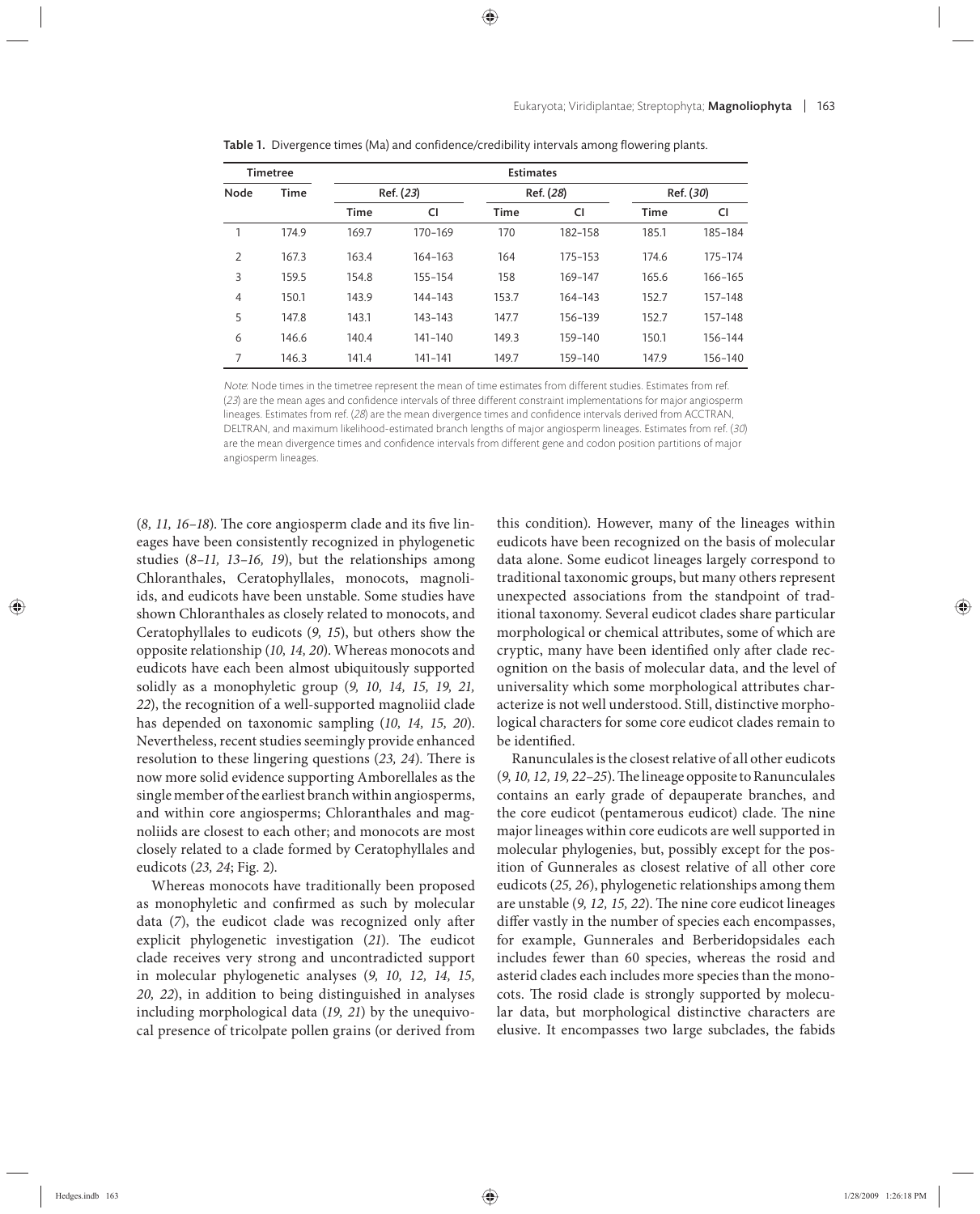and the malvids, and two or three smaller independent lineages, but relationships among them are unstable (*9, 12, 15, 17, 22*). The asterid clade receives strong support in molecular phylogenies and largely corresponds to groups that have been associated on the basis of morphological syndromes, most particularly flowers with fused petals (sympetaly), and particular chemical pathways. In many phylogenies, Cornales is the closest relative of all other asterids, and Ericales is the closest relative of a core asterid clade, which is characterized by particular chemical pathways and a fixed floral structural plan onto which considerable architectural diversity is superimposed. Core asterids consist of two monophyletic clades, the lamiids, among which sympetaly usually arises from a meristematic ring, and the campanulids, in which sympetaly usually arises from the fusion of ontogenetically independent floral primordia  $(27)$ .

Few studies have provided molecular estimates of age across the angiosperms. The most comprehensive study pu blished so far (*28*; Table 1) is based on a phylogeny for over 500 angiosperm species corresponding to one of the most parsimonious trees obtained in a previous study (*9*). Branch lengths were obtained by optimizing the sequences of *rbcL*, *atpB*, and 18S nrDNA on the branches of the tree using parsimony with ACCTRAN and DELTRAN, and using maximum likelihood with a HKY85 model. Age estimates were obtained with a nonparametric rate smoothing method (*29*) with a single calibration of 84 Ma assigned to the divergence of Fagales and Cucurbitales, a node nested highly within the core eudicots (fabids, rosids; Table 1). The age of angiosperms was estimated as middle Jurassic (170  $\pm$ 12.2 Ma); the origin of core angiosperms as late Jurassic  $(153.7 \pm 10.7 \text{ Ma})$ ; and magnoliids, monocots, and eudicots as late Jurassic (147.7  $\pm$  8.8, 147.7  $\pm$  8.8, and 149.7  $\pm$ 9.5 Ma, respectively).

An investigation focused on the age of angiosperms included 62 taxa representing all living groups of vascular plants, including seven of the eight major angiosperm lineages (30). The data were the nucleotide sequences of four highly conserved protein-coding chloroplast genes, *atpB*, *psaA*, *psbB*, and *rbcL*, partitioned by gene and by codon position (first plus second, and third). Phylogenetic relationships were estimated with Bayesian analysis, and branch lengths were subsequently optimized with maximum likelihood. Divergence times were estimated with the semiparametric penalized likelihood method (*31*), by calibrating the tree with the age of the oldest vascular plant fossils at 419 Ma, and using 20 additional fossil ages across vascular plants as auxiliaries. Dates were obtained for each gene partitioned by codon position, for the combined genes partitioned by codon position, and for the complete, unpartitioned data. Averaged estimates of age indicate that angiosperms originated in the early Jurassic (185.1  $\pm$  0.2 Ma), and core angiosperms in the late Jurassic (152.7  $\pm$  4.5 Ma). The times of divergence of monocots (152.7  $\pm$  4.5 Ma), magnoliids (152.2  $\pm$  3.7 Ma), and eudicots (147.9  $\pm$  8.0 Ma) were also estimated as late Jurassic (Table 1).

A recent study was based on 61 chloroplast genes for 45 taxa representing the major angiosperm lineages and outgroups (*23*). Divergence times were based on a tree derived from maximum likelihood, and estimated with penalized likelihood by calibrating the tree at the seed plant node, but implementing three alternative constraint schemes. In the first one, only the seed plant calibration was imposed, and in the second and the third, the divergence and the diversification of eudicots were each assigned a minimum age of 125 Ma, respectively. On average, the origin of angiosperms was dated as middle Jurassic (169.7  $\pm$  0.1 Ma), and the origin of core angiosperms as early Cretaceous (143.9  $\pm$  0.1 Ma). Magnoliids (140.3 ± 0.1 Ma), monocots (143.1 ± 0.1 Ma), and eudicots (141.4  $\pm$  0.1 Ma) were estimated to have diverged in the early Cretaceous (Table 1).

Other studies have dated divergences within major angiosperm clades, for example the monocots (*32*), the asterids (*33*), and the eudicots (*34*). Bell *et al.* (*35*) used penalized likelihood and a Bayesian relaxed molecular clock method (36) with different data partitions, calibration strategies, and temporal constraints on nodes to date divergences within angiosperms. Angiosperm age varied between early Jurassic (198 Ma) and early Cretaceous (Berriasian–Valanginian; 140 Ma), and eudicot age between Barremian-Aptian (early Cretaceous; 125 Ma) and Cenomanian–Turonian (late Cretaceous; 94 Ma), which is younger than many reliable eudicot fossils. Other ages published in this study are not directly comparable to nodes in Fig. 2.

The early angiosperm fossil record consists of an initially low, but rapidly increasing morphological and phylogenetic diversity and abundance, seemingly reflecting the evolutionary diversification of a newly established biological lineage. There is general congruence between the sequence of appearance of angiosperm lineages in the fossil record and the sequence of phylogenetic branching in molecular-based phylogenetic trees. The oldest fossils unequivocally identified as angiosperms are pollen grains from Hauterivian (Lower Cretaceous) sediments (*37*). In slightly younger sediments (late Barremian–early